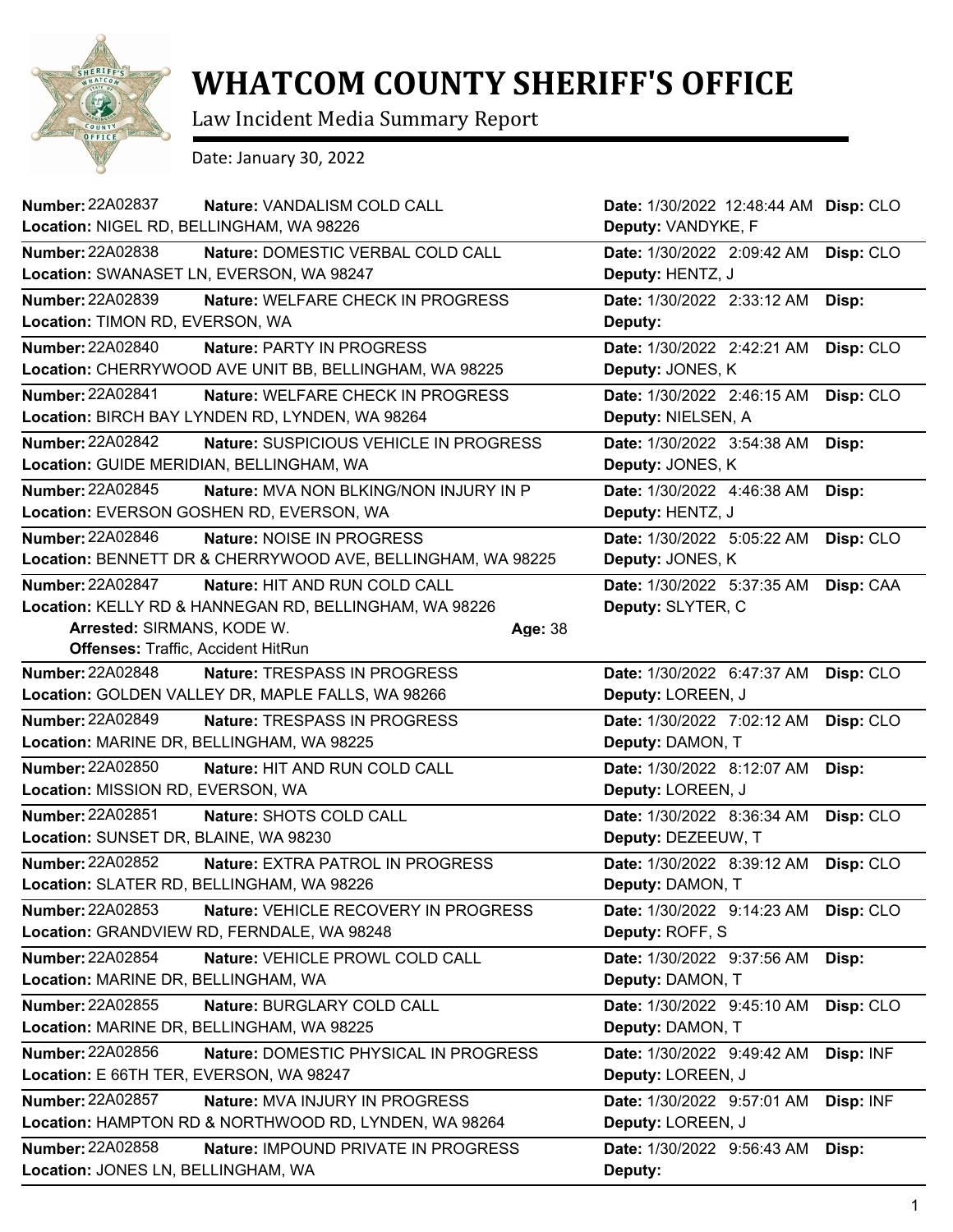| Number: 22A02859                                  | <b>Nature: MVA BLOCKING IN PROGRESS</b>               | Date: 1/30/2022 9:57:24 AM Disp:      |           |
|---------------------------------------------------|-------------------------------------------------------|---------------------------------------|-----------|
| Location: NORTHWOOD RD & HAMPTON RD, LYNDEN, WA   |                                                       | Deputy:                               |           |
| <b>Number: 22A02860</b>                           | Nature: MVA INJURY IN PROGRESS                        | Date: 1/30/2022 9:58:13 AM            | Disp:     |
| Location: HAMPTON RD & NORTHWOOD RD, LYNDEN, WA   |                                                       | Deputy:                               |           |
| Number: 22A02861                                  | Nature: SUSPICIOUS CIRCUMSTANCES IN PR                | Date: 1/30/2022 10:00:27 AM Disp:     |           |
|                                                   | Location: KICKERVILLE RD & GRANDVIEW RD, FERNDALE, WA | Deputy:                               |           |
| <b>Number: 22A02862</b>                           | Nature: ASSIST CITIZEN IN PROGRESS                    | <b>Date:</b> 1/30/2022 9:59:40 AM     | Disp: CLO |
| Location: NORTHWEST DR, FERNDALE, WA 98248        |                                                       | Deputy: DAMON, T                      |           |
| <b>Number: 22A02864</b>                           | Nature: SUSPICIOUS PERSON IN PROGRESS                 | Date: 1/30/2022 10:15:29 AM Disp: CLO |           |
| Location: SLATER RD, FERNDALE, WA 98248           |                                                       | Deputy: DAMON, T                      |           |
| <b>Number: 22A02866</b>                           | Nature: IMPOUND PRIVATE IN PROGRESS                   | Date: 1/30/2022 10:34:54 AM Disp:     |           |
| Location: JONES LN, BELLINGHAM, WA                |                                                       | Deputy:                               |           |
| Number: 22A02867                                  | Nature: REFER TO OTHER AGENCY IN PROGR                | Date: 1/30/2022 10:34:42 AM Disp:     |           |
| Location: H STREET RD, BLAINE, WA                 |                                                       | Deputy:                               |           |
| Number: 22A02868                                  | Nature: TRAFFIC PROBLEM IN PROGRESS                   | Date: 1/30/2022 10:39:53 AM Disp:     |           |
| Location: DORAN RD & BOWMAN RD, ACME, WA          |                                                       | Deputy:                               |           |
| <b>Number: 22A02869</b>                           | Nature: ASSAULT SIMPLE IN PROGRESS                    | Date: 1/30/2022 10:39:25 AM Disp: CLO |           |
| Location: GUIDE MERIDIAN SPC D4, LYNDEN, WA 98264 |                                                       | Deputy: LOREEN, J                     |           |
| Number: 22A02870                                  | Nature: HIT AND RUN IN PROGRESS                       | Date: 1/30/2022 10:55:12 AM Disp: CLO |           |
| Location: MISSION RD, EVERSON, WA 98247           |                                                       | Deputy: SLYTER, C                     |           |
| <b>Number: 22A02871</b>                           | Nature: VEHICLE PROWL COLD CALL                       | Date: 1/30/2022 10:51:23 AM Disp:     |           |
| Location: W SMITH RD, BELLINGHAM, WA              |                                                       | Deputy: DAMON, T                      |           |
| Number: 22A02872                                  | Nature: SUSPICIOUS VEHICLE IN PROGRESS                | Date: 1/30/2022 10:59:17 AM Disp: CLO |           |
| Location: ROCK RD, SUMAS, WA 98295                |                                                       | Deputy: LOREEN, J                     |           |
|                                                   |                                                       |                                       |           |
| <b>Number: 22A02873</b>                           | Nature: DOMESTIC PHYSICAL IN PROGRESS                 | Date: 1/30/2022 11:44:39 AM Disp: INF |           |
| Location: E BADGER RD, EVERSON, WA 98247          |                                                       | Deputy: LOREEN, J                     |           |
| Number: 22A02874                                  | Nature: ALARM AUDIBLE IN PROGRESS                     | Date: 1/30/2022 12:28:34 PM Disp: CLO |           |
| Location: MITCHELL WAY, BELLINGHAM, WA 98226      |                                                       | Deputy: DAMON, T                      |           |
| <b>Number: 22A02875</b>                           | <b>Nature: EXTRA PATROL IN PROGRESS</b>               | Date: 1/30/2022 12:40:05 PM Disp:     |           |
| Location: NORTHWEST DR, BELLINGHAM, WA            |                                                       | Deputy:                               |           |
| <b>Number: 22A02877</b>                           | Nature: SUSPICIOUS VEHICLE COLD CALL                  | Date: 1/30/2022 12:51:23 PM Disp: CLO |           |
| Location: HARBORVIEW RD, BLAINE, WA 98230         |                                                       | Deputy: ROFF, S                       |           |
| <b>Number: 22A02878</b>                           | Nature: ASSIST CITIZEN IN PROGRESS                    | Date: 1/30/2022 12:54:51 PM Disp: CLO |           |
| Location: GREENWOOD AVE, BELLINGHAM, WA 98225     |                                                       | Deputy: DAMON, T                      |           |
| <b>Number: 22A02879</b>                           | Nature: REFER TO WSP IN PROGRESS                      | Date: 1/30/2022 1:14:23 PM            | Disp:     |
| Location: SB I5 AT & MP 26, BELLINGHAM, WA        |                                                       | Deputy:                               |           |
| Number: 22A02881                                  | Nature: ALARM AUDIBLE IN PROGRESS                     | Date: 1/30/2022 1:28:49 PM Disp: CLO  |           |
| Location: E AXTON RD, BELLINGHAM, WA 98226        |                                                       | Deputy: LOREEN, J                     |           |
| Number: 22A02882                                  | Nature: ASSIST CITIZEN IN PROGRESS                    | Date: 1/30/2022 2:23:00 PM            | Disp: CLO |
| Location: SAXON RD, ACME, WA 98220                |                                                       | Deputy: SLYTER, C                     |           |
| Number: 22A02883                                  | Nature: VEHICLE PROWL COLD CALL                       | Date: 1/30/2022 2:27:40 PM            | Disp:     |
| Location: SLATER RD, FERNDALE, WA                 |                                                       | Deputy: DAMON, T                      |           |
| Number: 22A02884                                  | Nature: SUSPICIOUS CIRCUMSTANCES IN PR                | Date: 1/30/2022 2:37:32 PM            | Disp:     |
| Location:                                         |                                                       | Deputy: MAHONEY, C                    |           |
| Number: 22A02885                                  | Nature: TRESPASS COLD CALL                            | Date: 1/30/2022 2:37:20 PM            | Disp:     |
| Location: IRONWOOD CT, BLAINE, WA                 |                                                       | Deputy: ROFF, S                       |           |
| Number: 22A02887                                  | Nature: TRAFFIC HAZARD IN PROGRESS                    | Date: 1/30/2022 3:00:56 PM            | Disp: CLO |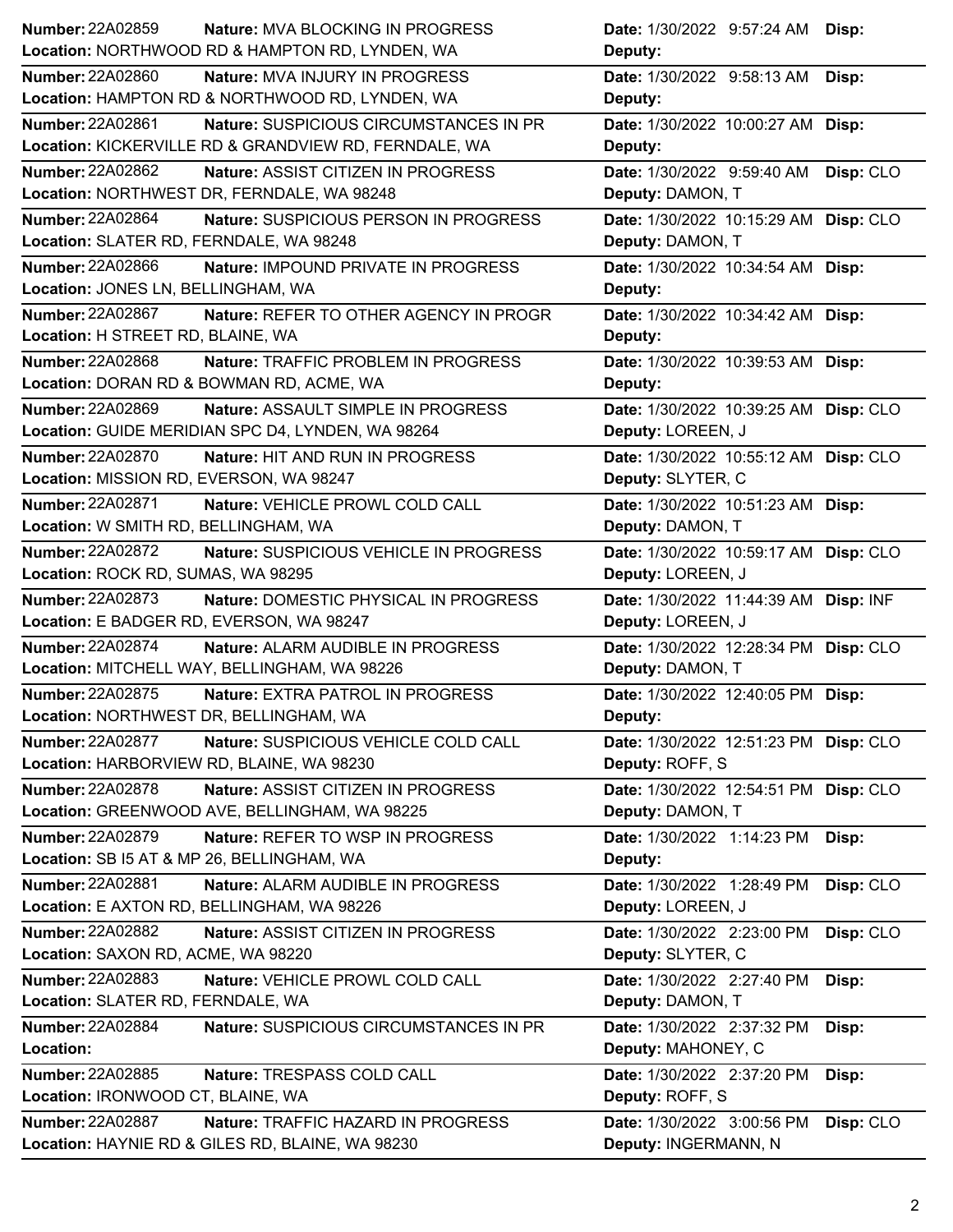| Number: 22A02889<br><b>Nature: TRAFFIC HAZARD IN PROGRESS</b>                        | Date: 1/30/2022 3:22:20 PM<br>Disp:     |
|--------------------------------------------------------------------------------------|-----------------------------------------|
| Location: GILES RD & HAYNIE RD, BLAINE, WA                                           | Deputy: ANDERS, J                       |
| Number: 22A02891<br>Nature: REFER TO OTHER AGENCY IN PROGR                           | Date: 1/30/2022 4:21:28 PM<br>Disp:     |
| Location: VALLEY HW, DEMING, WA                                                      | Deputy:                                 |
| <b>Number: 22A02892</b><br><b>Nature: REFER TO WSP IN PROGRESS</b>                   | Date: 1/30/2022 4:45:49 PM<br>Disp:     |
| Location: MT BAKER HW & SILVER LAKE RD, MAPLE FALLS, WA                              | Deputy:                                 |
| <b>Number: 22A02894</b><br>Nature: SUSPICIOUS PERSON IN PROGRESS                     | Date: 1/30/2022 4:51:55 PM<br>Disp: CLO |
| Location: PACIFIC HWY, BELLINGHAM, WA 98226                                          | Deputy: JAMES, J                        |
| Number: 22A02895<br>Nature: REFER TO WSP IN PROGRESS                                 | Date: 1/30/2022 5:02:40 PM<br>Disp:     |
| Location: MT BAKER HW, MAPLE FALLS, WA                                               | Deputy:                                 |
| Number: 22A02897<br>Nature: ASSIST CITIZEN IN PROGRESS                               | Date: 1/30/2022 5:54:04 PM<br>Disp: CLO |
| Location: MT BAKER HWY, DEMING, WA 98244                                             | Deputy: HEYSTEK, L                      |
| Number: 22A02898<br>Nature: WELFARE CHECK IN PROGRESS                                | Date: 1/30/2022 6:19:18 PM<br>Disp: CLO |
| Location: LIMERICK WAY, MAPLE FALLS, WA 98266                                        | Deputy: INGERMANN, N                    |
| Number: 22A02899<br>Nature: ASSIST CITIZEN IN PROGRESS                               | Date: 1/30/2022 6:32:32 PM<br>Disp: CLO |
| Location: N LAKE SAMISH DR, BELLINGHAM, WA 98229                                     | Deputy: INGERMANN, N                    |
| <b>Number: 22A02900</b><br>Nature: SUSPICIOUS CIRCUMSTANCES IN PR                    | Date: 1/30/2022 6:36:32 PM<br>Disp: CLO |
| Location: E SMITH RD, BELLINGHAM, WA 98226                                           | Deputy: HEYSTEK, L                      |
| Number: 22A02902<br>Nature: VEHICLE PROWL COLD CALL                                  | Disp: CLO<br>Date: 1/30/2022 9:30:41 AM |
| Location: RURAL AVE, BELLINGHAM, WA 98226                                            | Deputy: BOYD, M                         |
| Number: 22A02903<br>Nature: VEHICLE PROWL COLD CALL                                  | Date: 1/30/2022 9:38:53 AM<br>Disp: CLO |
| Location: MARINE DR, BELLINGHAM, WA 98225                                            | Deputy: BOYD, M                         |
| <b>Number: 22A02904</b><br>Nature: VEHICLE PROWL COLD CALL                           | Date: 1/30/2022 2:33:42 PM<br>Disp: CLO |
| Location: MARINE DR, BELLINGHAM, WA 98225                                            | Deputy: BOYD, M                         |
| <b>Number: 22A02905</b><br>Nature: VEHICLE PROWL COLD CALL                           | Date: 1/30/2022 10:05:32 AM Disp: CLO   |
| Location: SLATER RD, FERNDALE, WA 98248                                              | Deputy: BOYD, M                         |
| <b>Number: 22A02906</b><br>Nature: VEHICLE PROWL COLD CALL                           | Date: 1/30/2022 10:16:27 AM Disp: CLO   |
| Location: SLATER RD, FERNDALE, WA 98248                                              | Deputy: BOYD, M                         |
| <b>Number: 22A02907</b><br>Nature: VEHICLE PROWL COLD CALL                           | Date: 1/30/2022 10:23:49 AM Disp: CLO   |
| Location: SLATER RD, FERNDALE, WA 98248                                              | Deputy: BOYD, M                         |
| <b>Number: 22A02908</b><br>Nature: VEHICLE PROWL COLD CALL                           | Date: 1/30/2022 10:57:34 AM Disp: CLO   |
| Location: RURAL AVE, BELLINGHAM, WA 98226                                            | Deputy: BOYD, M                         |
| Number: 22A02909<br>Nature: VEHICLE PROWL COLD CALL                                  | Date: 1/30/2022 11:10:36 AM Disp: CLO   |
| Location: RURAL AVE, BELLINGHAM, WA 98226                                            | Deputy: BOYD, M                         |
| Number: 22A02910<br>Nature: VEHICLE PROWL COLD CALL                                  | Date: 1/30/2022 11:19:43 AM Disp: CLO   |
| Location: SLATER RD, FERNDALE, WA 98248                                              | Deputy: BOYD, M                         |
| Number: 22A02911<br>Nature: VEHICLE PROWL COLD CALL                                  | Date: 1/30/2022 11:49:39 AM Disp: CLO   |
| Location: SLATER RD, FERNDALE, WA 98248                                              | Deputy: BOYD, M                         |
| Number: 22A02912<br>Nature: VEHICLE PROWL COLD CALL                                  | Date: 1/30/2022 12:31:25 PM Disp: CLO   |
| Location: BENNETT DR, BELLINGHAM, WA 98226                                           | Deputy: BOYD, M                         |
| Number: 22A02913<br>Nature: VEHICLE PROWL COLD CALL                                  | Date: 1/30/2022 1:06:09 PM<br>Disp: CLO |
| Location: NORTHWEST DR, BELLINGHAM, WA 98226                                         | Deputy: BOYD, M                         |
| Number: 22A02914<br>Nature: VEHICLE PROWL COLD CALL                                  | Disp: CLO<br>Date: 1/30/2022 5:26:58 PM |
| Location: HOLLYWOOD AVE, BELLINGHAM, WA 98225                                        | Deputy: BOYD, M                         |
| Number: 22A02915<br>Nature: BURGLARY COLD CALL                                       | Disp: CLO<br>Date: 1/30/2022 6:55:42 PM |
| Location: SHAMROCK RD, MAPLE FALLS, WA 98266                                         | Deputy: BOYD, M                         |
| Number: 22A02916<br>Nature: SUSPICIOUS VEHICLE IN PROGRESS                           | Date: 1/30/2022 8:17:30 PM<br>Disp:     |
| Location: BOULDER VALLEY LN & PEACEFUL VALLEY DR, MAPLE FALLS, WA Deputy: HEYSTEK, L |                                         |
|                                                                                      |                                         |